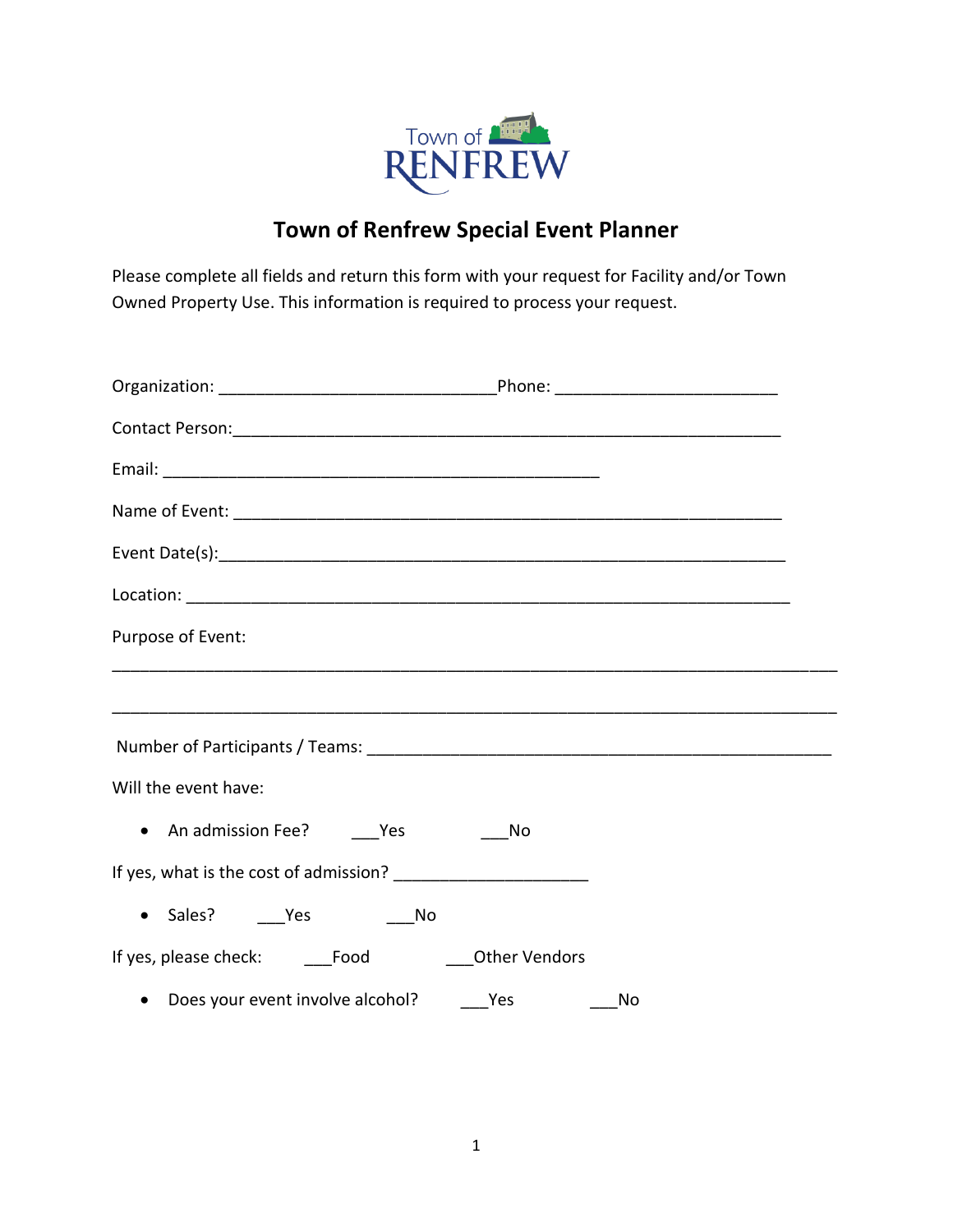Please list all activities and participating organizations involved in this event:

*Please provide a copy of your organization's Certificate of Insurance in the amount of \$2 million for this event. The Insurance Policy must "name" The Town of Renfrew as an additional insured for this event.* 

\_\_\_\_\_\_\_\_\_\_\_\_\_\_\_\_\_\_\_\_\_\_\_\_\_\_\_\_\_\_\_\_\_\_\_\_\_\_\_\_\_\_\_\_\_\_\_\_\_\_\_\_\_\_\_\_\_\_\_\_\_\_\_\_\_\_\_\_\_\_\_\_\_\_\_\_\_\_

\_\_\_\_\_\_\_\_\_\_\_\_\_\_\_\_\_\_\_\_\_\_\_\_\_\_\_\_\_\_\_\_\_\_\_\_\_\_\_\_\_\_\_\_\_\_\_\_\_\_\_\_\_\_\_\_\_\_\_\_\_\_\_\_\_\_\_\_\_\_\_\_\_\_\_\_\_\_

Park of Facility used: \_\_\_\_\_\_\_\_\_\_\_\_\_\_\_\_\_\_\_\_\_\_\_\_\_\_\_\_\_\_\_\_\_\_\_\_\_\_\_\_\_\_\_\_\_\_\_\_\_\_\_\_\_\_

Please be advised that Town Parks and Facilities are Smoke Free.

## **Park Set Up**

Arrival Date and Time: **All and Time** and  $\overline{a}$  and  $\overline{b}$  and  $\overline{c}$  and  $\overline{d}$  and  $\overline{b}$  and  $\overline{a}$  and  $\overline{b}$  and  $\overline{a}$  and  $\overline{a}$  and  $\overline{a}$  and  $\overline{a}$  and  $\overline{a}$  and  $\overline{a}$  and  $\overline{a}$  an

Departure Date and Time: \_\_\_\_\_\_\_\_\_\_\_\_\_\_\_\_\_\_\_\_\_\_\_\_\_\_\_\_\_\_\_\_\_\_\_\_\_\_\_\_\_\_\_\_\_\_\_\_\_\_\_

Set up: *Please attach map with site plan.*

Parking Arrangements (please detail):

Special requirements – may be subject to additional fees

The following special requirements can be provided by Parks and Recreation Staff if the request is submitted within the appropriate time frames. Any Town owned materials that are returned damaged or not returned will be at the expense of the event organizer.

\_\_\_\_\_\_\_\_\_\_\_\_\_\_\_\_\_\_\_\_\_\_\_\_\_\_\_\_\_\_\_\_\_\_\_\_\_\_\_\_\_\_\_\_\_\_\_\_\_\_\_\_\_\_\_\_\_\_\_\_\_\_\_\_\_\_\_\_\_\_\_\_\_\_\_\_\_\_

\_\_\_\_\_\_\_\_\_\_\_\_\_\_\_\_\_\_\_\_\_\_\_\_\_\_\_\_\_\_\_\_\_\_\_\_\_\_\_\_\_\_\_\_\_\_\_\_\_\_\_\_\_\_\_\_\_\_\_\_\_\_\_\_\_\_\_\_\_\_\_\_\_\_\_\_\_\_

\_\_\_\_\_\_\_\_\_\_\_\_\_\_\_\_\_\_\_\_\_\_\_\_\_\_\_\_\_\_\_\_\_\_\_\_\_\_\_\_\_\_\_\_\_\_\_\_\_\_\_\_\_\_\_\_\_\_\_\_\_\_\_\_\_\_\_\_\_\_\_\_\_\_\_\_\_\_

Will the event require: Lights Electricity **Example 20 Water** Lights

Please detail when, where and who supplies:

\_\_\_\_\_\_\_\_\_\_\_\_\_\_\_\_\_\_\_\_\_\_\_\_\_\_\_\_\_\_\_\_\_\_\_\_\_\_\_\_\_\_\_\_\_\_\_\_\_\_\_\_\_\_\_\_\_\_\_\_\_\_\_\_\_\_\_\_\_\_\_\_\_\_\_\_\_\_

\_\_\_\_\_\_\_\_\_\_\_\_\_\_\_\_\_\_\_\_\_\_\_\_\_\_\_\_\_\_\_\_\_\_\_\_\_\_\_\_\_\_\_\_\_\_\_\_\_\_\_\_\_\_\_\_\_\_\_\_\_\_\_\_\_\_\_\_\_\_\_\_\_\_\_\_\_\_